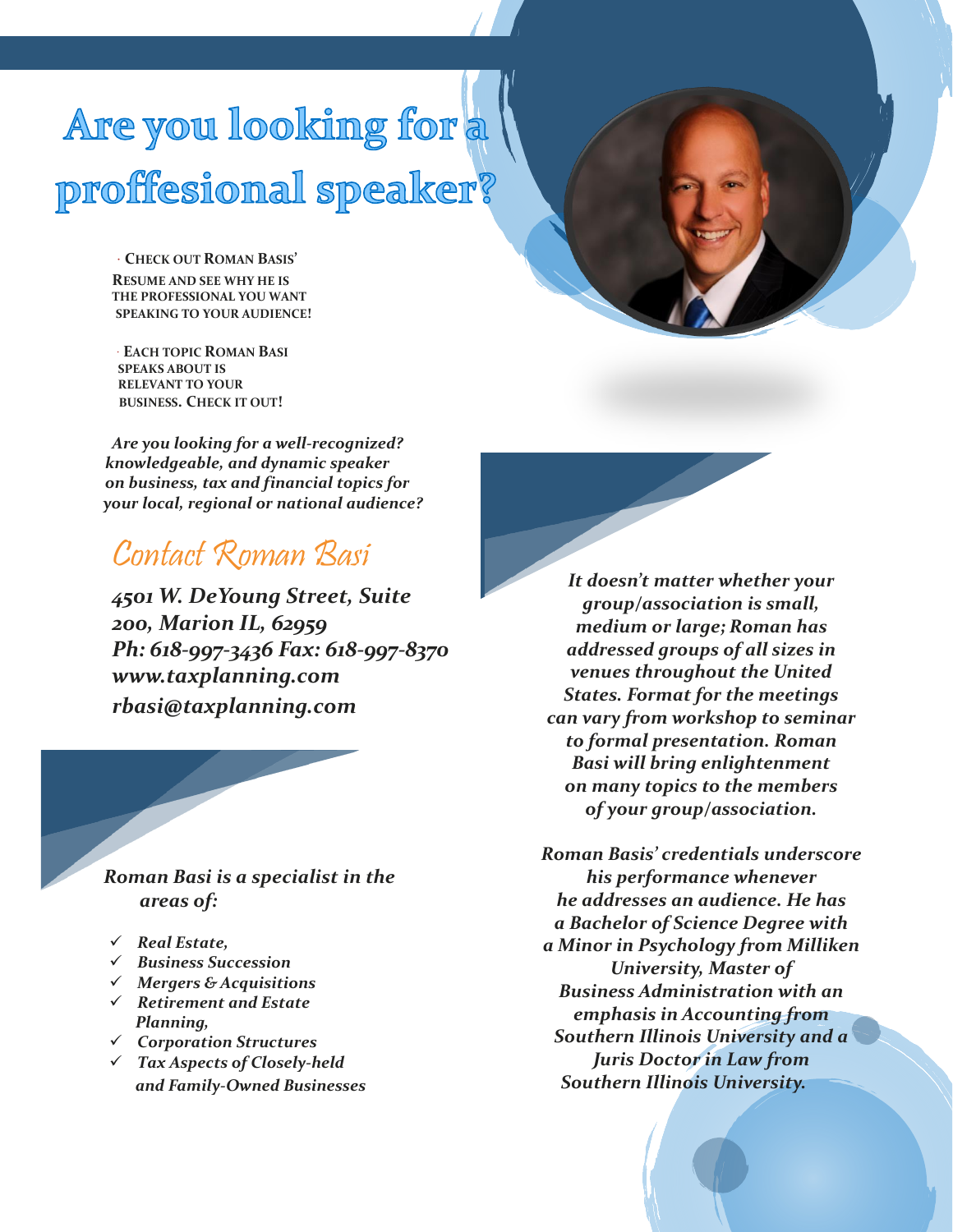## Testimonials

Take a look at what others have to say!

*"Very informative. I will be looking for more classes from this instructor"*

*"Very clear explanation of a subject that has always baffled me!" "Amazing presenter who makes taxes sound exciting! "Very well presented and thorough. Presenter was obviously very experienced and was able to convey what are the most important aspects of security agreements very well. Excellent." "Excellent and enthusiastic presentation."*

*"Really enjoyed this presenter. He was engaging and held my attention on a fairly dry and technical subject. I will periodically look"*

*"Once again you were a hit! You are becoming a welcomed permanent fixture at Expo"*

*"The best I have attended so far!!! Phenomenal presentation!"*